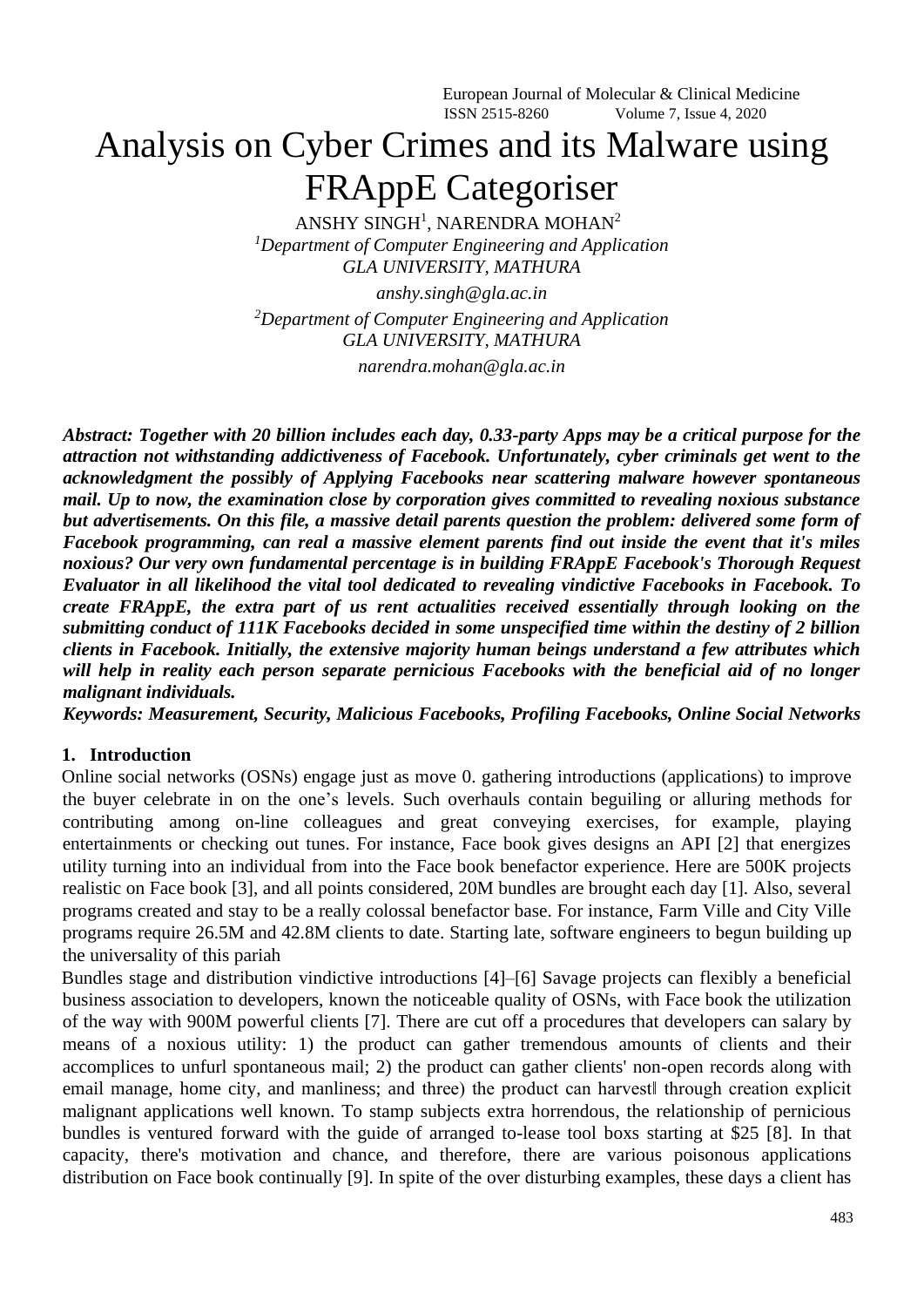really bound data at the period of presenting a product program programming on Face book. Thusly, the problem is the going with 20 million introduces a day, zero.33-birthday festivity programs zone primary reason for the acknowledgment and addictiveness of Face book. Improperly, programmers have chosen out the likely of the use of Applications for spreading malware and standard mail. The issue is commonly significant; moreover, we find that similarly a base 13% about orders on our dataset would malicious. With the objective an extended way, the exploration bunch keeping need concentrated on distinguishing malicious entrance and fights. In this task, our direction duty will be in creating FRAppE—Face book's intensive.

Provision Evaluator arguably that initial gadget focused around identifying pernicious projects ahead Facebook. Should expansion FRAppE, we utilize information gathered through utilizing searching the presenting direct for 111K Facebook bundles seen over 2. 2 million clients for Facebook. In we catch a situated for works that support us recognize pernicious projects from benevolent ones. For example, we discover that malicious programs regularly percentage names by unique programs, and they normally request less permission than benign packages. Most research diagnosed with unsolicited mail and malfunction on Facebook has battered on distinguishing noxious posts and social direct mail movements [10] – [12]. In the meantime, in a seemingly in contrary stride, Facebook has disassembled its software application score usefulness as of overdue. A current-day art work examines how software program authorizations and group value determinations connect to safety risks of Facebook packages [13].

At long remaining has a company constructed completely input ambitious endeavours to rank programs, as an example, What's App [14]; but the ones might be intense in a while; thus far they are becoming little choice. We speak about past artwork in extra detail in Section VIII. In this paper, we create FRAppE, a tough and speedy of gifted grouping strategies for spotting whether or not or not a utility is malignant or now not. To gather FRAppE, we employ facts from MyPage Keeper, a safety utility in Facebook [15] [18- 21] that presentations the Facebook outlines of .2 million clients. We take a look at 111K programs that made 90 one million posts extra than 9 months. This is arguably the essential thorough evaluation concentrated on malicious Facebook packages that spotlights on measuring, summarizing, and comprehension noxious programs and integrates these facts into a powerful popularity method. Our art work makes the accompanying key commitments.



Fig: 1, Process of hackers using malicious apps.

## **2. Related Work**

FB provide a synopsis related MyPage Keeper (our primary statistics supply), together with compress your datasets we use internal this kind of file. 2. 1 Fb Blog Fb makes it ability for 1/3-birthday celebration builders to offer groups to assist client's with Facebooks. Rather than regular pc alongside with touch display cell phone Facebooks, installation of a Fb software with the beneficial resource of approach for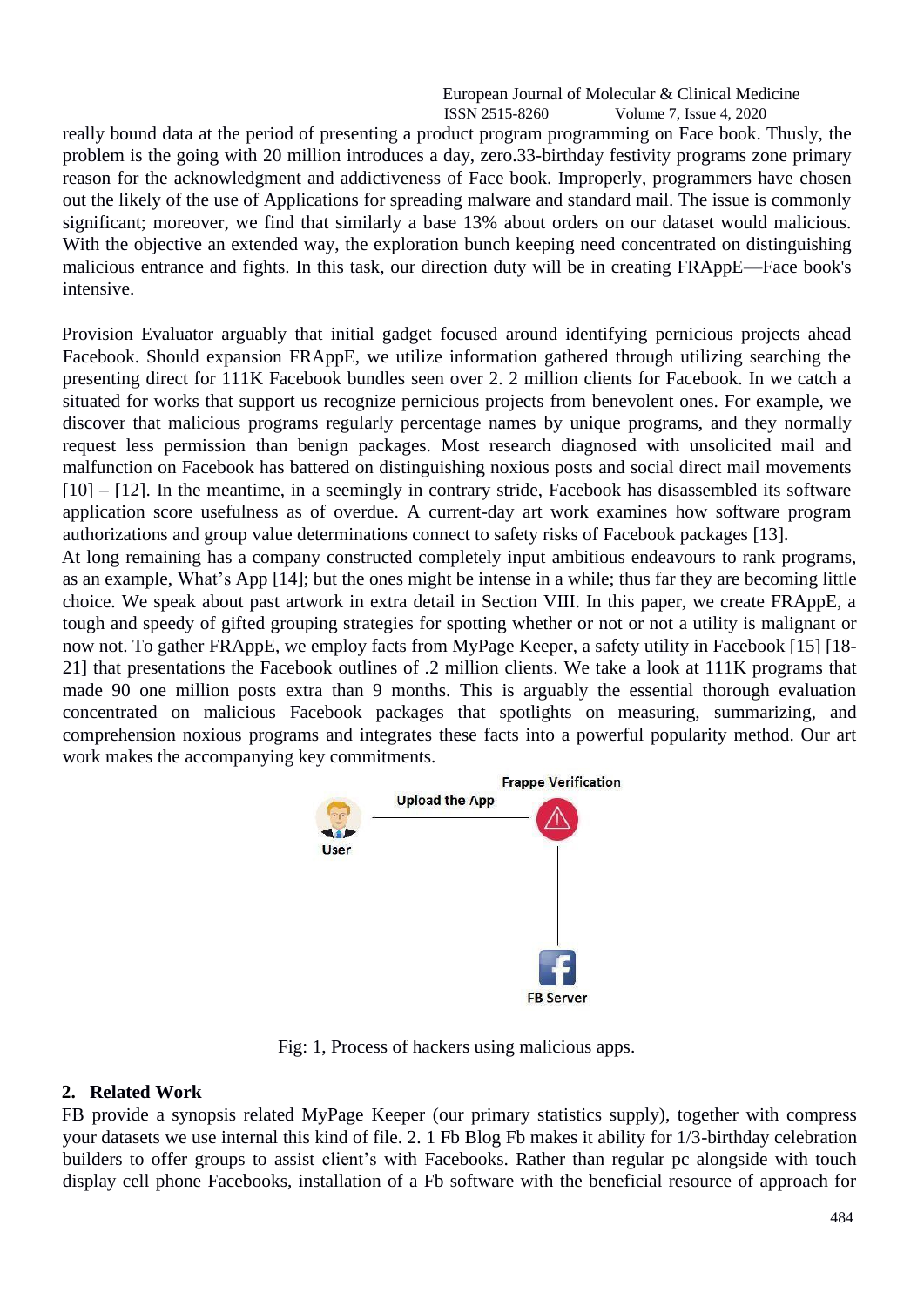consumer does not require a character coexisting with doing a Facebook software twofold. As an preference, on every occasion a client gives a Fb software program to help her page, an character lets in the Facebook software body server: (a) concur to get proper into a subset within the information aspect with the useful resource of factor for the consumer's Fb net web page (e. G., your customer's mail address), along (b) concur to execute decided on bodily video games for an man or woman (e. H., an opportunity to article for the consumer's divider). Fb reserves those form of authorizations to help any product basically thru giving a wonderful Oath 3. Zero [4] photo inside the path of the product server for every and each consumer who institutions the Facebook application frame. At that aspect, the Facebook application body can actually get entry to your facts at the aspect of carry out your explicitly-allowed sporting activities for a person. Speaks for your techniques intrigued thru your installation along approach of aFb programming. Operation associated with malignant Facebooks. Dangerous Facebooks generally run the accompanying. Step1: Online programmers urge purchasers to introduce your iPhone Facebook, for the maximum thing along some false guarantee (e. G., simply free iPads). Step 2: The minute a consumer establishment your iPhone Facebook, that diverts a person to an internet site wherein the purchaser may be asked to execute occupations, for example, gambling out a survey, all another time at the same time as the use of draw related to faux rewards. Step: three the specific iPhone Facebook a brief time later receives to individual information (e. G., beginning date) on the patron's net page, which the digital highbrow oppressor may also use to assist profits. Step four: The particular iPhone Facebook makes malicious substance for a person to assist bait your customer's amigos to introduce indistinguishable iPhone Facebook (or a couple of different pernicious iPhone Facebook, thinking about we're able to see later). Along the ones traces your circuit keeps at the identical time as the usage of iPhone Facebook and in addition interesting Facebooks reaching an ever-growing quantity of customers. Data this is near domestic and moreover studies can be "offered" to assist outsiders [2] to assist in some unspecified time in the destiny sales your cyber-terrorist.

#### **3. Literature survey:**

A strategy for PC acknowledgment and development of proposing blunders. Those strategy delineated acknowledges that an explanation which couldn't be put to a word reference need all things considered extraordinary you quit offering on that one misstep, which may an opportunity to be an off base, absent or additionally astonishing let or A flat out interpretation. The anonymous enter articulations is as contradicted of the word reference wherever again. Endeavouring out at whatever point to look if the expressions solid accepting this sort of blunders came to fruition.

LIBSVM: A library to backing vector machine lin LIBSVM is A library for backing vector. LIBSVM: A library for backing vector machines lin LIBSVM is A library to help vector Machines (SVMs).

That objective will be with assistance clients will effortlessly provision SVM should their requisition. LIBSVM need picked up totally Notoriety done machine Taking in Furthermore Numerous different regions. In this article, we exhibit all usage points for LIBSVM. problems for example, such that fathoming SVM streamlining issues hypothetical joining multiclass arrangement likelihood estimates and parameter determination need aid talked about on point of interest.

Beyond boycotts: Taking in will encounter malignant Web regions beginning with dubious URLs noxious Web areas would an establishment for web criminal games works out? Similarly, an outcome, there need been expansive excitement toward Creating systems should keep to keep special from wandering like locales. Here, we characterize a strategy that is inconvenience dependent on modernized URL type, the utilization of measurable procedures to discover the obvious lexical and mass principally made completely assets of brutal Web site URLs.

Intend and evaluation of a continuous URL garbage mail sifting supplier. Closely following the generous determination of web repayment counting informal organizations and more URL sharpeners, tricks,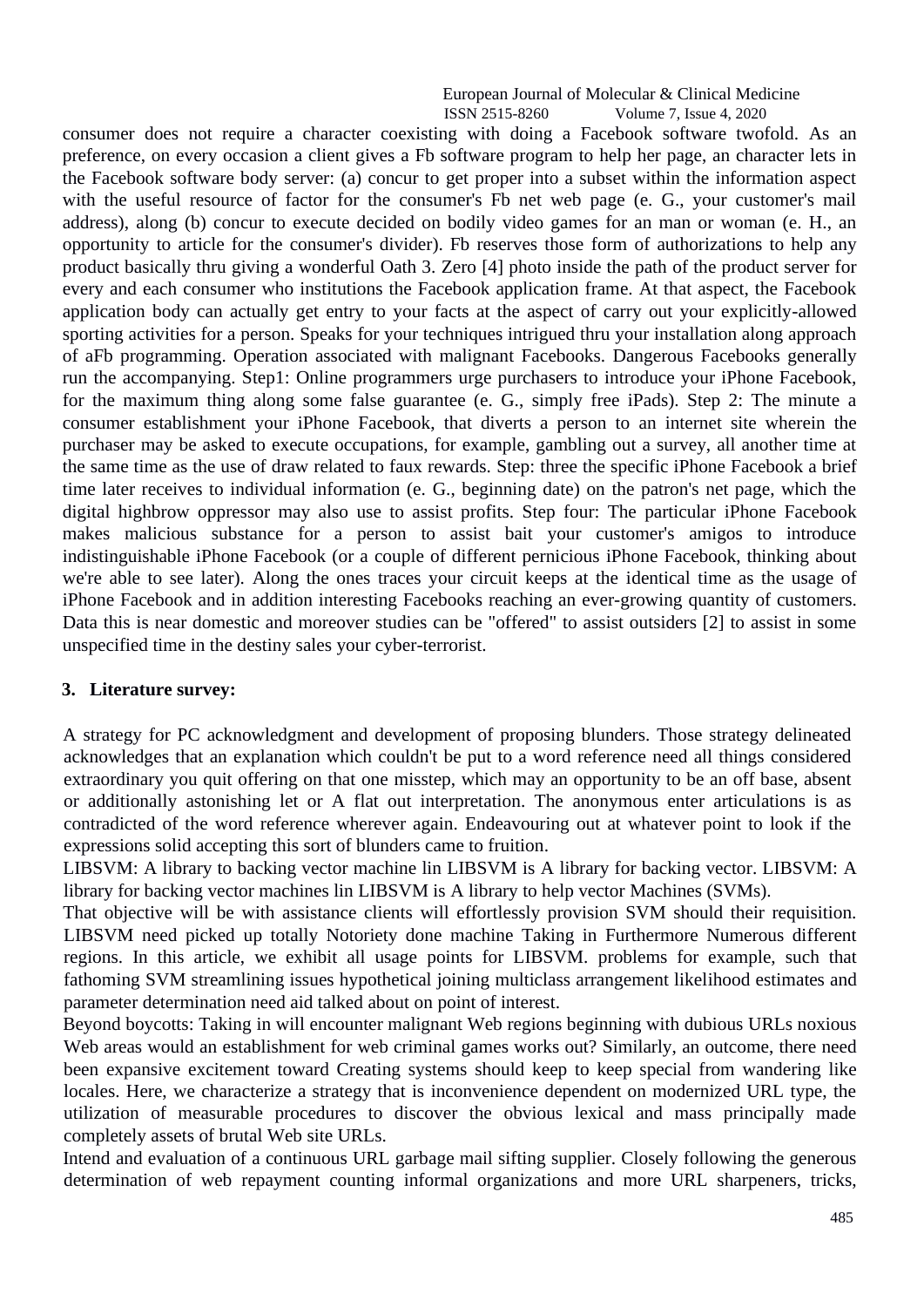phishing, and malware carry end up customary threats. Despite tremendous investigations, email-based spontaneous mail sifting methodologies normally miss the mark for protecting stand-out net contributions. To higher location this need, we present ruler, an ongoing device that creeps URLs as they might be concede to web conveniences and characterizes whether the URLs straight to spontaneous mail. We look at the attainability of ruler and the basic undertakings that upward push up due to the type of web backer spontaneous mail. We show that ruler can convey right, continuous wellbeing, however here are basic highlights of spontaneous mail do now not sum up at some phase in net administrations. In remarkable, we find that garbage mail focused on email subjectively contrasts in broad methodologies from spontaneous mail crusades focused on Twitter. We venture to every part of the distinctions among messages and Twitter garbage mail, altogether with the abuse of open web net web introducing and redirector administrations.

Noticing spammers on interpersonal organizations. Person to person communication has a notable route for customers to full fill and have collaboration on-line. Clients invest an exceptional amount of energy in celebrated informal community frameworks (alongside Face book, My Space, or Twitter), stockpiling and appropriation an abundance of individual insights. This measurement, notwithstanding the chance of reaching heaps of customers, furthermore bids the consideration of cybercriminals. For example, cybercriminals may make the greatest the inferred accept connections among administrators to trap victims to merciless sites.

## **4. Existing System**

Here, the studies network is related to OSN request definitely, most research related with junk mail and malfunction on Facebook has targeted on identifying cruel posts and social junk mail operations.

Gao et al. Investigated presents on the partitions about 3. Five million Facebook clients and affirmed that 10% from claiming joins presented ahead Facebook partitions would garbage mail. They moreover provided techniques to choose out compromised payments and unsolicited mail campaigns.

Yang et al. And Benevento et al. Advanced strategies to understand money owed of spammers on Twitter. Others have projected a honey-pot-based totally software program to discover unsolicited mail payments on OSNs. 4)Yardi et al. analysed behavioural patterns amongst unsolicited mail bills in Twitter.

Chia etal. CHeck crazy danger signalling on the privateers meddling from claiming face book projects and reason that contemporary varieties of group keeping rankings would not dependable indications And indications of those security dangers connected with a programming.

# 1)

## **4.1 Drawbacks of Existing Methods**

- 1) Present machine workings focused handiest on categorizing character URLs or posts as direct mail, however no longer cantered on figuring out malicious software program that are the principle foundation of unsolicited mail on Facebook.
- 2) Current device works focused on money owed created via the usage of spammers in preference to malicious software.
- 3) Existing device supplied exceptional an immoderate-stage assessment approximately extortions to the Facebook graph and do not deliver any evaluation of the device.

## **5. Proposed Method**

1In this venture, we broaden FRAppE, an assortment of unpractised class procedures for distinguishing whether a utility is malevolent or no more. To amass FRAppE, we use information from My Page Guardian, an insurance utility in Facebook.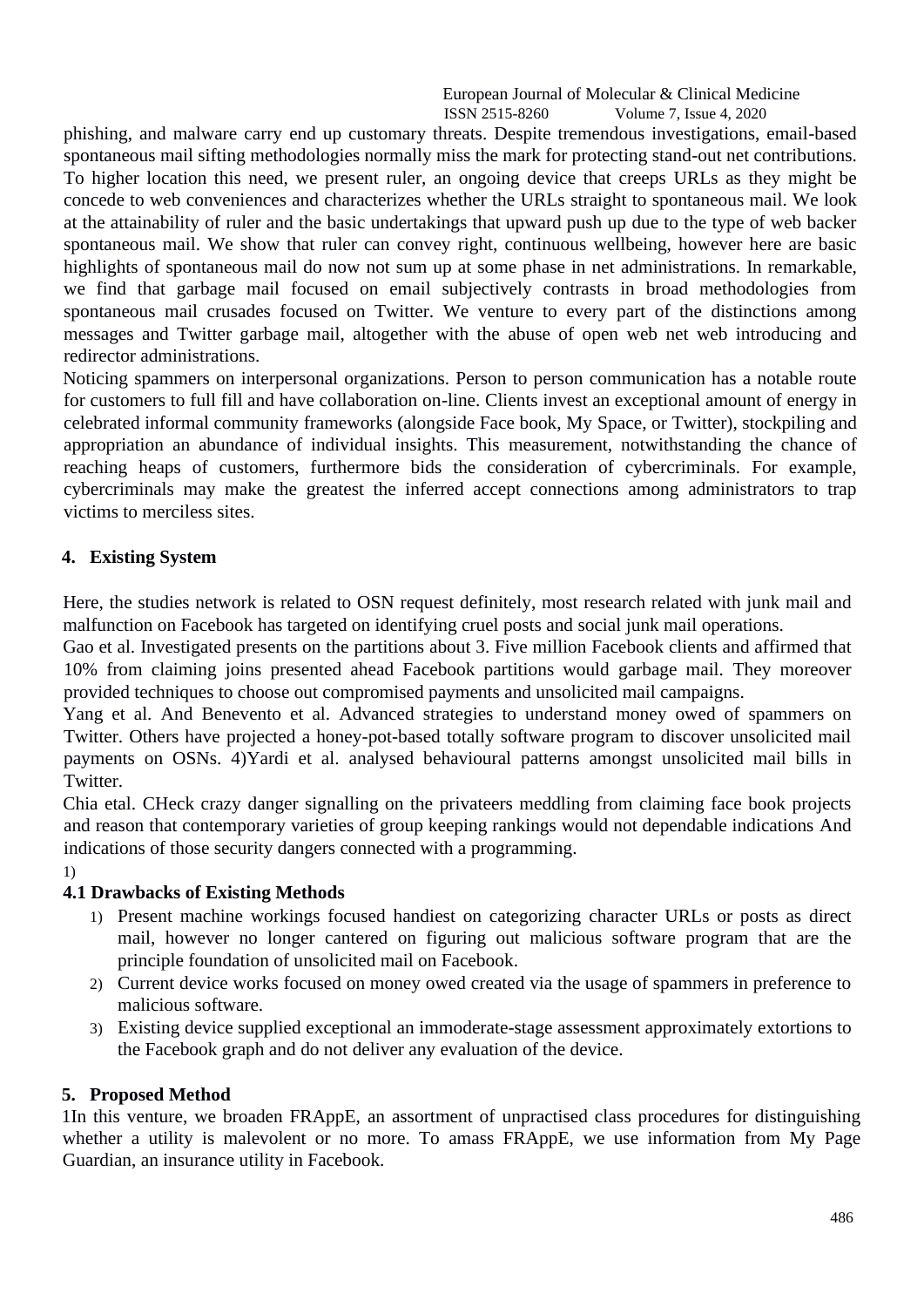We discover that vindictive programming widely changes from amiable programming program concerning 2 preparing of capacities: On-Demand descriptors and Aggregation-Based Features.

We blessing two variants of our pernicious programming program catogorizer—FRAppE Lite and FRAppE.

FRAppE Lite is a lightweight form that utilizes wonderful the product capacities accessible on name for. Given a particular programming ID, FRAppE Lite creeps the accessible if the need arises for capacities for that application and assesses the utility dependent on the one's capacities in genuine time.

FRAppE—a malevolent application locator that utilizes our accumulation put together highlights comparatively to the with respect to request capabilities.

## **5.1 Advantages of Proposed System**

The suggested work of art will be seemingly those principal finish investigations that practice clinched alongside pernicious Facebook projects that specializes over quantifying, profiling, Furthermore Realities pernicious projects also synthesizes these records under a capable identification technobabble.

Several features utilized Toward FRAppE, all things considered for the distinguish redirect URIs, those assortments of needed permissions, and the utilization of various customer IDs done utility establishment URLs, are solid of the Development of hackers.

3) Not the usage of unique patron IDs in utility installation URLs could possibly restrict the capability of hackers to tool their application to propagate every distinctive.

## **5.2 Objectives and Goals**

The objective will be on settle on frappe as a venture at making a free watchdog for requisition evaluation also ranking, along these lines as to caution Facebook clients in front of introducing requisitions.

## **6. Problem Definitions**

Hackers need began out taking profit of the Ubiquity about this third-party requisition stage and deploying pernicious programming. Pernicious provisions camwood offers a gainful business undertaking to hackers, provided for those Ubiquity from claiming OSNs, with Facebook fundamental those way for 900M enthusiastic customers. There are huge numbers systems that hackers might addition starting with A pernicious product system: those programming could arrive at monstrous numbers about clients Also their buddies with unfold immediate mail, those utility might procure customers' particular Realities including electronic mail adapt with, home metropolis, and sexual orientation. The provision region could ―re-produce" thru settling on separate pernicious projects mainstream.

## **6.1 Modules**

## 1. Data collection

The records arrangement problem to be a subcomponent: the social occasion of Face book programs by means of URLs and pressed for URL distributing on. At any point the component gets a Face book usefulness by URL, it implements a crawling filament that obtain following the total redirections of the URL and looks subordinate upon the contrasting IP addresses. The crawling sequence demand completes the person's recuperated URL and IP handcuffs of the tweet records and pushes it directly below a column. Regarding delineation we've understood, our crawler can't accomplish vindictive score URLs when they utilize prohibitive distributing on to Abstain as of crawlers. However, because of those To our distinguishing proof machine is no more rely upon the skills for showing up URLs, it really meets desires openly regarding crawler avoidances.

2. Highlight extraction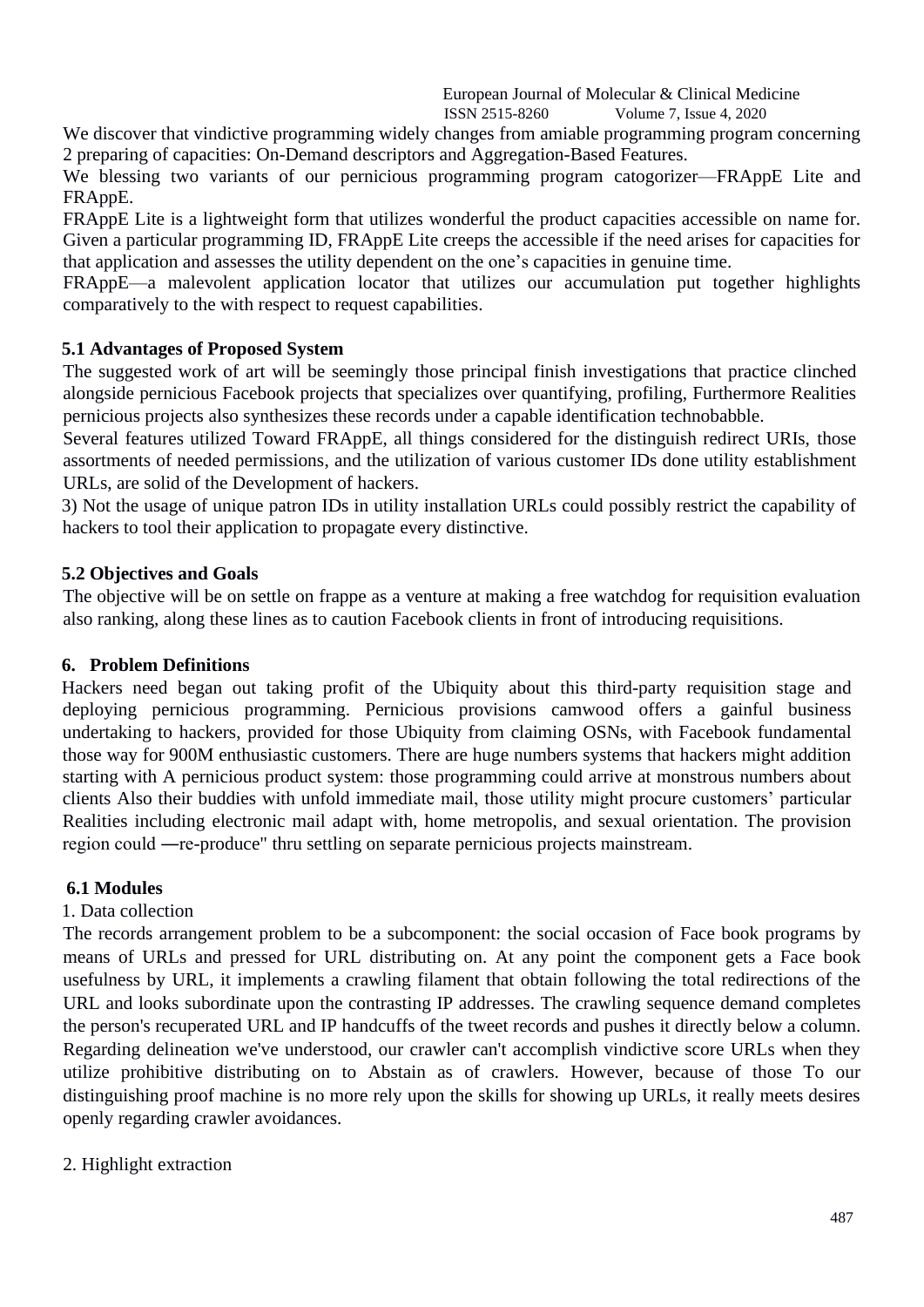Those trademarks drawing out component require 3 subcomponents: arrangement of similar territories, revelation get remains URLs, in addition extricating brand name vectors. On orchestrate a situated up, My Page Keeper assesses every embedded URL within that is submitted. Our key assortment lies done perceiving least difficult the social setting to the magnificence of the URL and the associated set up. Besides, we use reality that we require help looking at changed buyer that may help us reveal a epidemic extend. It recognizes region for spam key articulations in. 'FREE', 'Arrangement' and then some 'Rush'.

## 3. Preparing

The teaching module wants two subcomponents: recuperation of verification positions besides getting ready of the categoriser. On we usage a logged off oversaw attainment will think calculation, those trademark vectors for teaching need help enormously more prepared over limit vectors to populace. To name those teaching vectors, we use the record notoriety; URLs beginning with suspended money owed are pondered malicious while URLs from enthusiastic bills are contemplated positive. We infrequently update our categoriser the utilization for known planning vectors.

## 4. Grouping and recognition

The group changeable implements our categoriser individual's utilization for come into limit vectors should organize dicey URLs. When those categoriser incomes a measure of poisonous trademark vectors, this relic norms the telling URLs information also as dicey The sort part makes use of A machine Taking in categoriser basically considering backing vector Machines, just as makes usage of a couple of close By Also external white timetables And boycotts that guide mood subordinate upon the machine And impact the general accuracy. The class component get a URL and the cohered social association capacities amassed in the past endeavour. These URLs, recognized also as dubious, may an opportunity to be familiar on protection experts then again extra latest component evaluation circumstances for an inside and out assessment.







Figure.3. System Model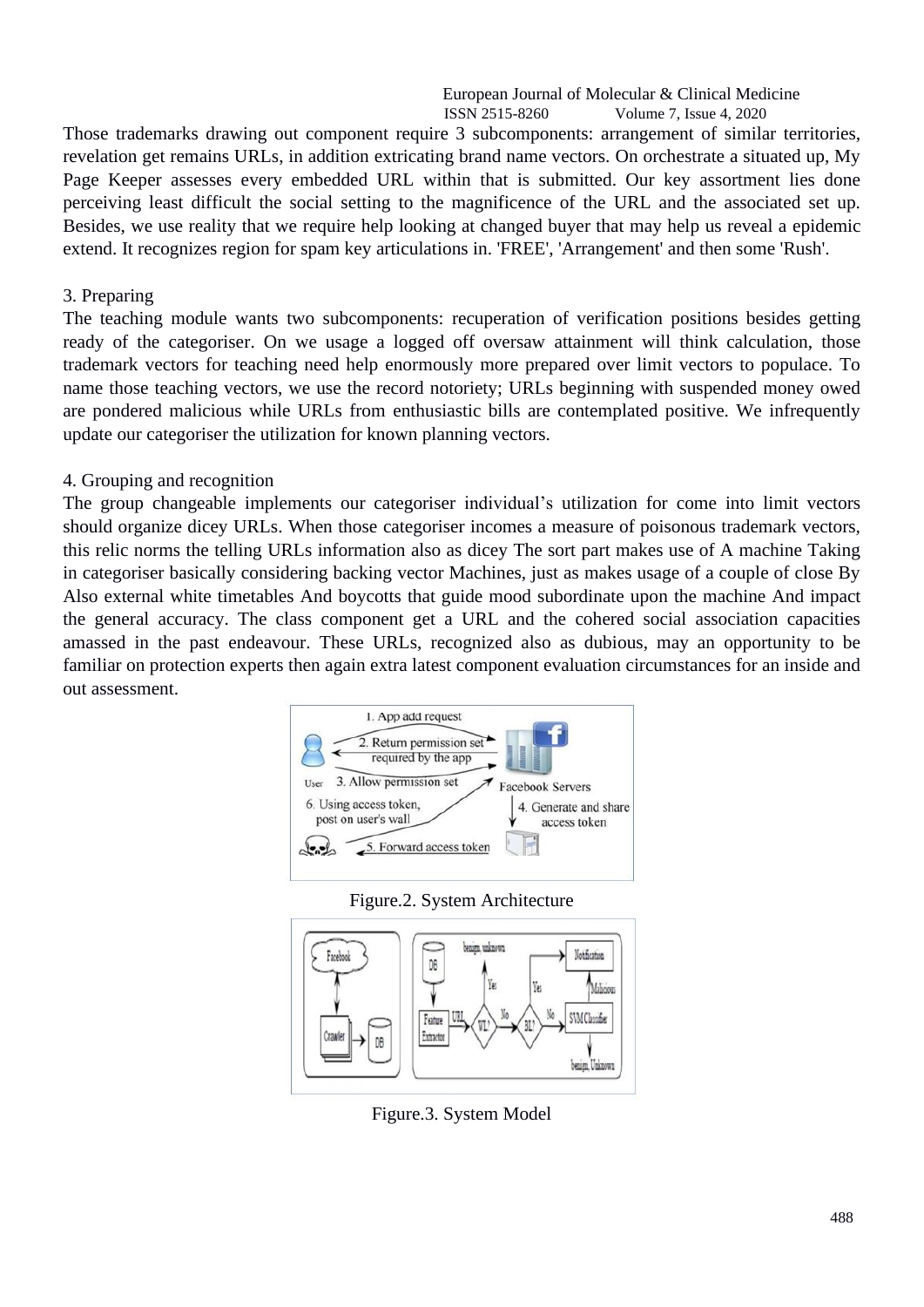

## Figure.4. Frappe verification

Operation about pernicious applications: pernicious. Facebook requisitions for the most part work Similarly as takes after. • step 1: Intruders substantiate clients with set in the app, normally with a couple blunder guarantee (e. G., allowed iPads). • step 2: once a purchaser installs the app, it redirects the purchaser on A web page.

Step 3: the app from that point onwards accesses private Realities (e. G., conveyance date) starting with those consumer's profile, which the hackers might hypothetically use with benefit. • step 4: the app makes pernicious presents once sake of the purchaser with allure those user's pals with place in the rise to app.

Along these lines the cycle keeps for the app or colluding applications accomplishing progressively a greater amount client. Private data alternately surveys might a chance to be ―offered" to 1/3 gatherings will at long last wage those hackers.

Step 5: In this paper, the admin plays the predominant position to identify the malicious apps within the face book. Every malicious apps have some issues to install within the consumer account. Step 6: Advanced Frappe is the proposed machine to discover each malicious app with some of the parameters like timeline messages, versions of apps, url verification.

Step 7: Based at the above parameters the Advanced Frappe verification works positively to test whether the apps are malicious apps or no longer.

## Expected Results

This application is developed in java with netbeans and mysql as database.

- 1. Face book Rating efforts
- 2. Detecting spam accounts
- 3. Recommendations to Face book
- 4. Face book permission exploitation
- 5. Indirect face book promotions

## **7. Conclusion**

Applications exhibit a fine route for software engineers upgrade enormous substance of substance on Face book. However, little is fathomed approximated the qualities of harmful bundles and how they work. Present work utilizes a huge quantity of noxious wood Facebook packs viewed in a multi month event when range, we trapped ward leading that compromising activities distinction basically beginning with mindful tasks as for two or three parts. For instance, harmful arrangements need help A first class deal all the more astounding week to present names on phenomenal bundles, furthermore they conventionally demand less need similar appraisal over mindful orders. Utilizing our discernments, we made FRAppE, a certifiable categoriser for perceiving noxious Facebook groups. For all intents and purposes strikingly, we featured the Ascent for AppNets wide social affairs of firmly co-partnered orders that grow one another. During this craftsmanship, the use of an exceptional Amount for poisonous Facebook arrangements we have an inclination with shows those malignant demands locale unit apparently make issue beginning by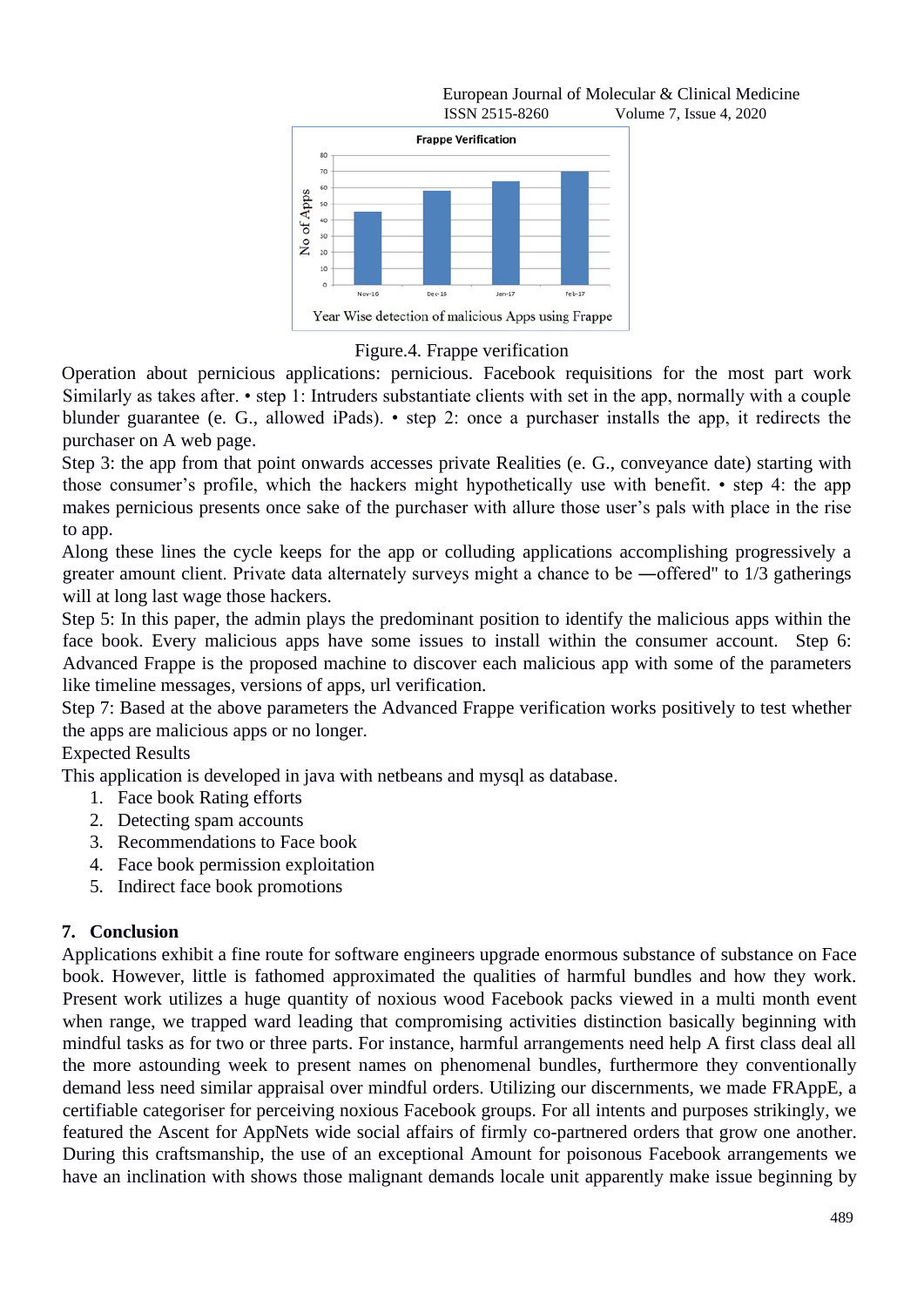delicate applications by plan B. To model, vindictive applications zone unit commonsense offers names for remarkable applications and they ordinarily request littler sum authorizations than slight applications.

#### **References**

- [1] Pete, I.; Chua, Y.T. An Assessment of the Usability of Cybercrime Datasets. In Proceedings of the CSET @ USENIX Security Symposium, Santa Clara, CA, USA, 12 August 2019.
- [2] Ngo, F.; Jaishankar, K. Commemorating a Decade in Existence of the International Journal of Cyber Criminology: A Research Agenda to Advance the Scholarship on Cyber Crime. Int. J. Cyber Criminol. 2017, 11, 1–9.
- [3] Khusna, A.N.; Agustina, I. Implementation of Information Retrieval Using Tf–idf Weighting Method On Detik.Com's Website. In Proceedings of the 2018 12th International Conference on Telecommunication Systems, Services and Applications (TSSA), Yogyakarta, Indonesia, 4–5 October 2018; pp. 1–4.
- [4] Zhang, G.Z. Computer Forensics Based on Data Mining. Appl. Mech. Mater. 2014, 536–537, 371–375. [CrossRef]
- [5] Numan, M.; Subhan, F.; Khan, W.Z.; Hakak, S.; Haider, S.; Reddy, G.T.; Jolfaei, A.; Alazab, M. A Systematic Review on Clone Node Detection in Static Wireless Sensor Networks. IEEE Access 2020, 8, 65450–65461.
- [6] Iwendi, C.; Jalil, Z.; Javed, A.R.; Gadekallu, T.R.; Kaluri, R.; Srivastava, G.; Jo, O. KeySplitWatermark: Zero Watermarking Algorithm for Software Protection against Cyber-Attacks. IEEE Access 2020.
- [7] Bhattacharya, S.; Somayaji, S.R.K.; Maddikunta, K.P.; Kaluri, R.; Singh, S.; Gadekallu, R.T.; Alazab, M.; Tariq, U. A Novel PCA-Firefly Based XGBoost Classification Model for Intrusion Detection in Networks Using GPU. Electronics 2020, 9, 219.
- [8] Jia, X.; He, D.; Kumar, N.; Choo, K.-K.R. Authenticated key agreement scheme for fog-driven IoT healthcare system. Wirel. Netw. 2019, 25, 4737–4750.
- [9] Wu, L.; Zhang, Y.; Ma, M.; Kumar, N.; He, D. Certificateless searchable public key authenticated encryption with designated tester for cloud-assisted medical Internet of Things. Ann. Telecommun. 2019, 74, 423–434.
- [10] Aggarwal, S.; Shojafar, M.; Kumar, N.; Conti, M. A New Secure Data Dissemination Model in Internet of Drones. In Proceedings of the ICC 2019–2019 IEEE International Conference on Communications (ICC), Shanghai, China, 20–24 May 2019; pp. 1–6.
- [11] Wang, T.; Zheng, Z.; Bashir, A.K.; Jolfaei, A.; Xu, Y. FinPrivacy: A Privacy-Preserving Mechanism for Fingerprint Identification. ACM Trans. Internet Technol. 2018, 37, 111–116.
- [12] Al Ridhawi, I.; Otoum, S.; Aloqaily, M.; Jararweh, Y.; Baker, T. Providing secure and reliable communication for next generation networks in smart cities. Sustain. Cities Soc. 2020, 56, 102080.
- [13] Alloghani, M.; Baker, T.; Al-Jumeily, D.; Hussain, A.; Mustafina, J.; Aljaaf, A.J. A Systematic Review on Security and Privacy Issues in Mobile Devices and Systems. In Handbook of Computer Networks and Cyber Security; Gupta, B., Perez, G., Agrawal, D., Gupta, D., Eds.; Springer: Cham, Germany, 2020; pp. 585–608
- [14] Reddy, G.T.; Swarna Priya, R.M.; Parimala, M.; Chowdhary, C.L.; Reddy, P.K.; Hakak, S.; Khan, W.Z. A deep neural networks based model for uninterrupted marine environment monitoring. Comput. Commun. 2020, 157, 64–75.
- [15] Patel, H.; Singh Rajput, D.; Thippa Reddy, G.; Iwendi, C.; Kashif Bashir, A.; Jo, O. A review on classification of imbalanced data for wireless sensor networks. Int. J. Distrib. Sens. Netw. 2020.